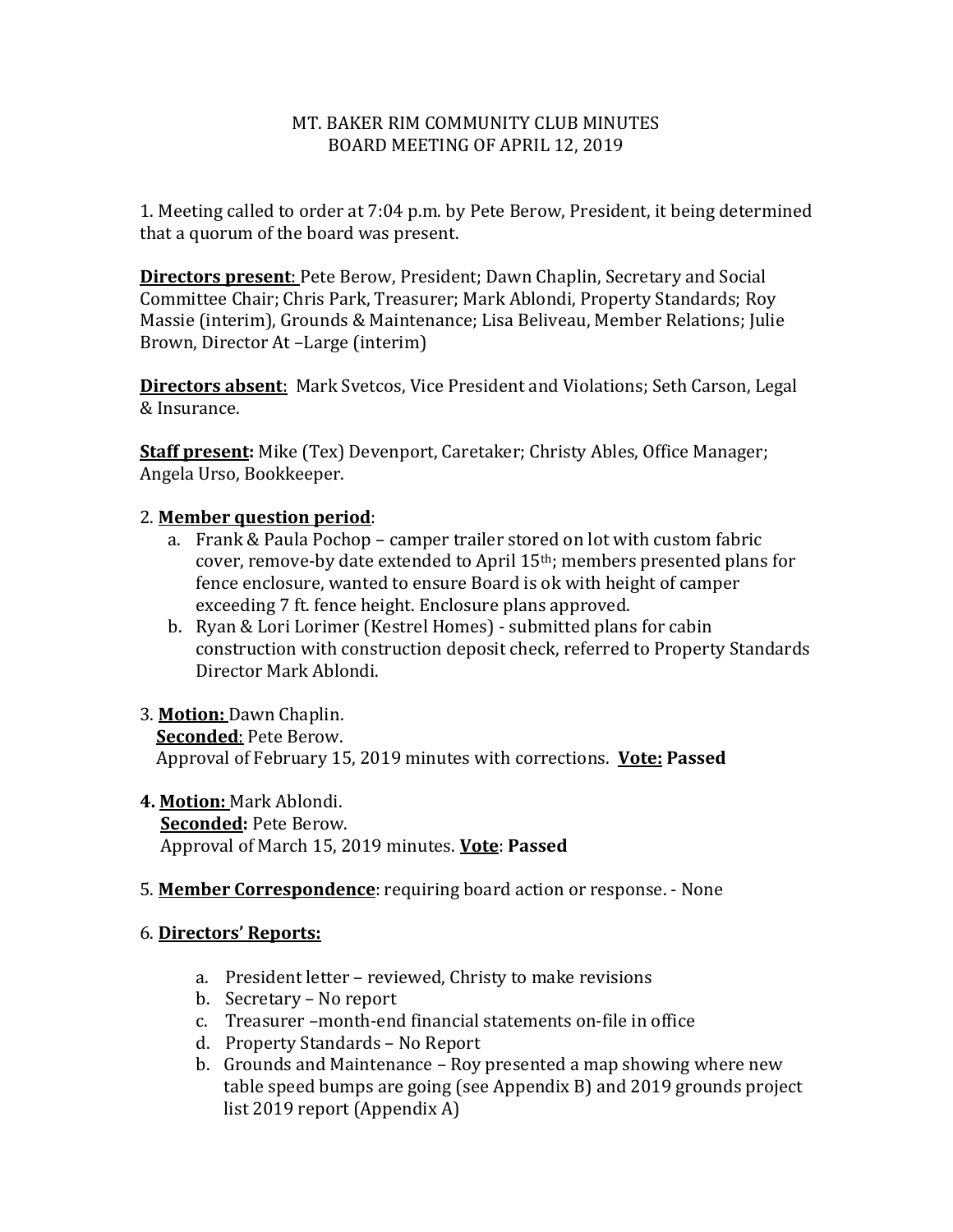- *c.* Member Relations –*updated property transfer list on-file in office*
- *d.* Violations *updated violations tracking list on-file in office*
- g. Legal & Insurance No report
- h. Director-at-large No report

*Office staff prepares updated tracking lists for Member-to-Board Communications, Property Transfers, and Violations, as well as month-end financial statements, to supplement or serve as some director reports. Supplemental meeting docs are kept on-file with the archived minutes, but not included as appendices.*

### 7. **Unfinished Business**:

- a. Update on pickleball court Roy advised work will be completed in the next couple of weeks.
- b. Update on garage Tex and Roy advised are looking at a lot owned by the Rim on Shuksan.
- c. Update on camera security system Roy will look into.
- d. Update on pool deck Tex met with rep. from Aquaflex, bid out of our price range. Additional bids to be requested.
- e. Update Draft Tree Policy Lisa Beliveau will write a proposal about tree density fair for both sides for the May meeting.
- f. Update 16021/22 liens Julie Brown will contact title co. about lien funds.
- g. Update AGM- Directors needed 3 years 3 and 2 years 2? Mark Ablondi **Motion**: A proxy may be given to any adult a member chooses. **Seconded:** Lisa Beliveau **Vote: Passed**
	- h. MBRCC five year capital plan. Cost side on the operating budget Chris request the directors to send an email on what you like or dislike about the budget. Chris Park **Motion:** Recommend to send financial statements to membership to be voted on at the AGM. **Seconded:** Mark Ablondi **Vote**: **Passed.** Pete Berow **Motion**: Recommends to the membership an advisory vote to raise the annual dues by \$25.00 for operating expenses due to increased costs. **Seconded:** Lisa Beliveau **Vote: Passed**
	- h. Employee salary increases After the May meeting
	- i. Christy advised she was buying software for the office out of her own pocket we advised she needs to let the board know this and we will cover the bills for software that is needed in the office. Also any extra time she puts in setting up the software.
	- j. Property Standards updates
	- 19026/27 Cut large cedar trees advised Mark previous caretaker said they could take the trees down. Mark advised no more cutting. 17007 – Permission to cut trees.

11063 - New Construction

 11094 - New Construction – Contractor cut into bank next to neighbor. Trees above are now dangerous as the root system has been compromised. Member wants the board to contact his neighbor to see if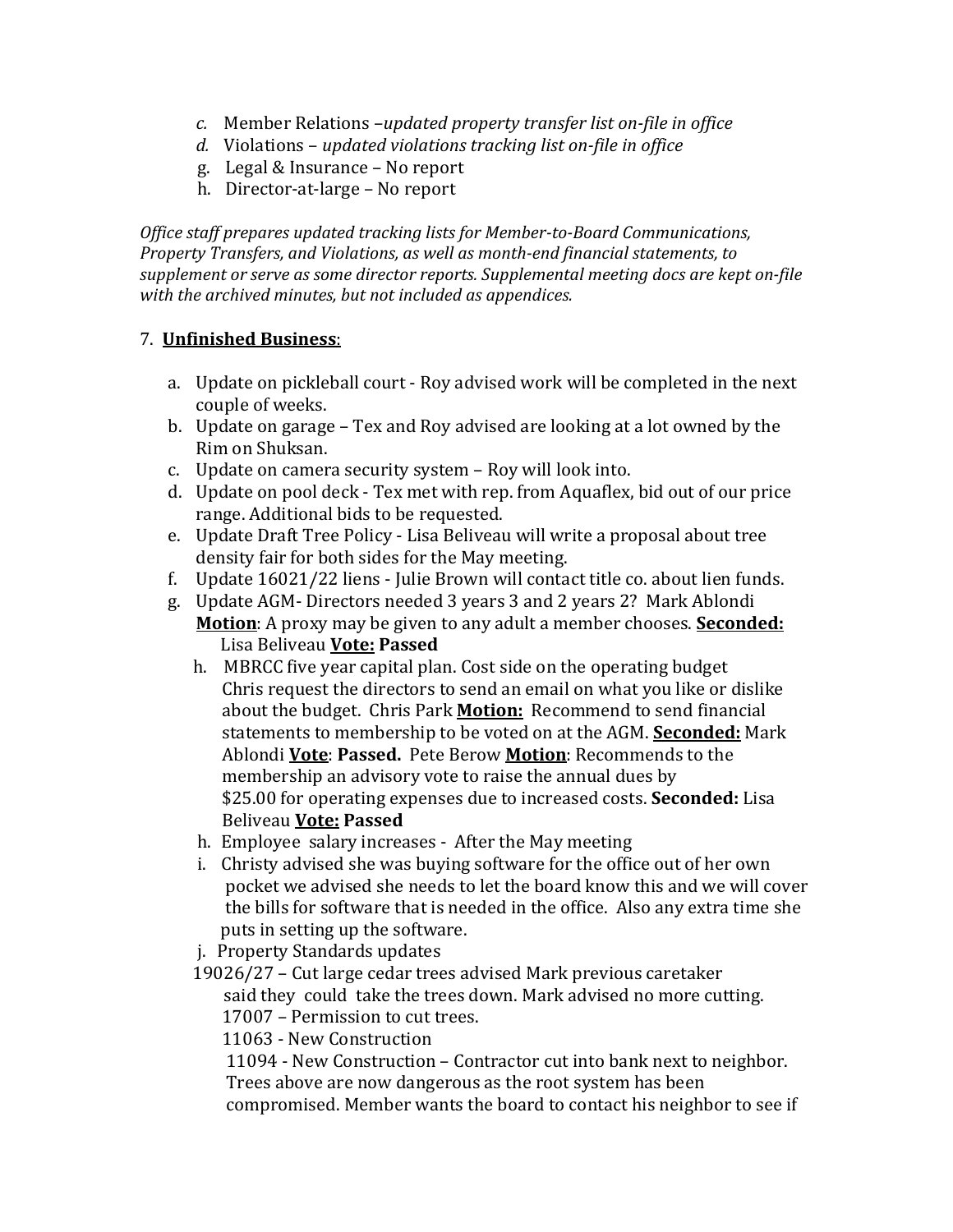they would split the cost of taking down the trees. Mark will advise member to speak to the neighbor himself as we do not get involve with neighbor disputes.

18021 –failed septic inspection, does MBR require construction deposit for replaced septic. Julie Brown will contact realtor as it is up for sale. 14021 – Deck replacement

 13025 - Welcome advised no tree cutting until construction plans as the member wants to cut down roughly thirty trees.

### 8**. New Business:**

- a. The board would like to thank Johanne Poirier for donating fifty dollars to the social fund; it was greatly appreciated
- b. Angela Urso our bookkeeper provided a report.

### Meeting adjourned 9:42 Mark Ablondi, **Motion:** To adjourned **Seconded:** Dawn Chaplin **Vote: Passed**

\_\_\_\_\_\_\_\_\_\_\_\_\_\_\_\_\_\_\_\_\_\_\_\_\_\_\_\_\_\_\_\_\_\_\_\_\_\_\_\_\_\_\_\_\_\_\_\_\_\_\_\_\_\_\_\_\_\_\_\_\_\_\_\_\_\_\_\_\_\_\_\_\_\_\_\_\_\_\_\_\_\_\_\_\_\_\_\_\_\_\_\_\_\_\_\_

Next board meeting is Friday May 17, 2019 7:00 p.m. at the clubhouse.

Signed

Dated:

MBRCC Board of Directors Print Name and Title: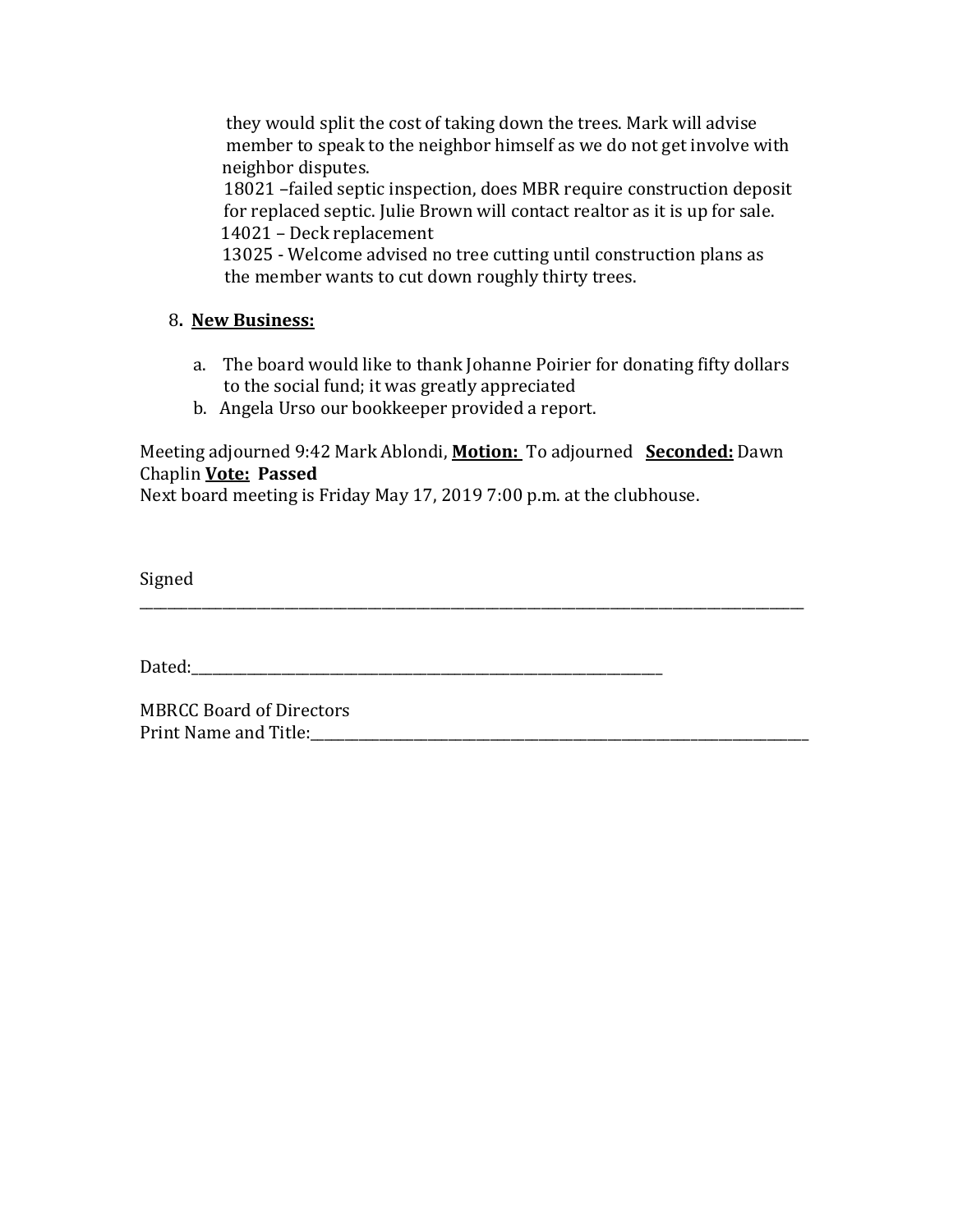# **April 2019 Treasurer Report**

Cash balance as of April 30, 2019 was \$511,316 and consisted of \$235,662 allocated to the operating fund, \$257,651 allocated to the replacement fund and \$18,002 held in construction deposits.

As of April 30th \$10,714 in 2019 dues remain to be collected compared to approximately \$12,466 in 2018. There are now very few accounts which are due past 30 days of which the majority relate to one member. The progress on collections is due to Angela's persistence in following up with members and remains on track compared to the previous year. Liens will be levied soon against members who haven't paid their 2019 dues.

Total Member's Dues of \$297,337, matching the 2019 budget has been recognized as income along with \$8,400 in renter fee income.

Although it is only April 2019 nothing in expenditures compared to budget is of concern at the moment and are very comparable to the previous year. It should be noted that a large amount of the repairs and maintenance budget has yet to be expended with the majority expected to be spent in the summer when new speed bumps are installed.

Capital expended during year is related to covering for the road sand in the amount of \$7,613. Design options for the garage shop rebuild are still being considered and the majority of the capital projects are expected to occur over the summer or the fall and include the pool deck repair and the club house floors.

A copy of the financial statements have been attached to this report for further details.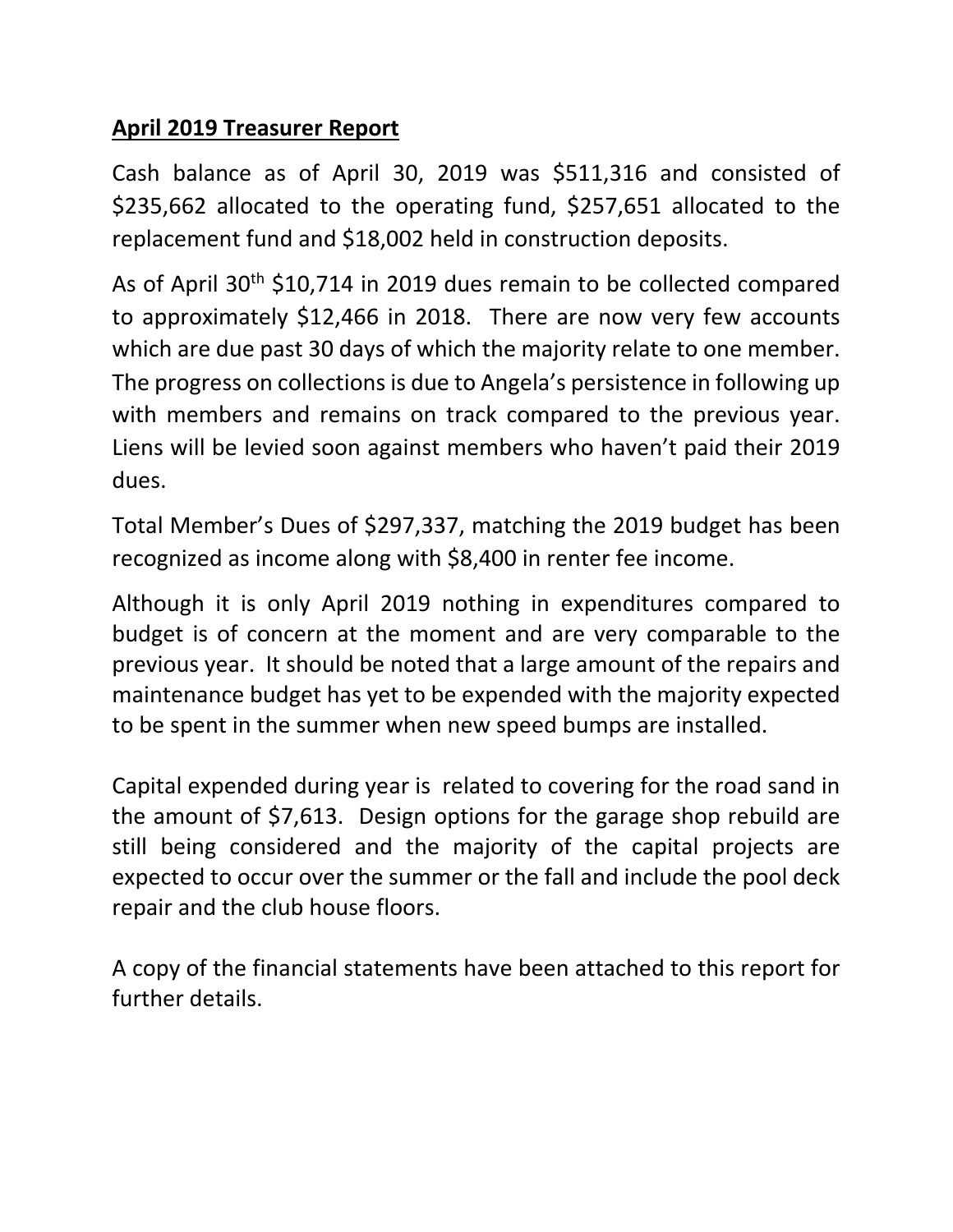## Mt Baker Rim Project List 2019

- Clean up and remove all wood around wood shed and paint shed - Remove metal post at park entrance - Paint rust on tennis court fencing - Add dog bag dispenser by tennis court garbage can - Remove concrete blob by basketball court and smooth out gravel - Sand and refinish picnic table by playground - Fill holes in lawn and hill by pool and replant with grass - Cut back all showing weed fabric/black plastic and add beauty bark to all gardens - Remove all rotten wood rounds at and around clubhouse - Clean up all wood/trash and surplus old equipment at A frame - Remove old fencing and add new gate/refurbish old gate at A frame - Paint A frame - Wash all signs i.e. traffic/pool/clubhouse/tennis/trash compactor

- Grind all trip hazards on and around pool deck